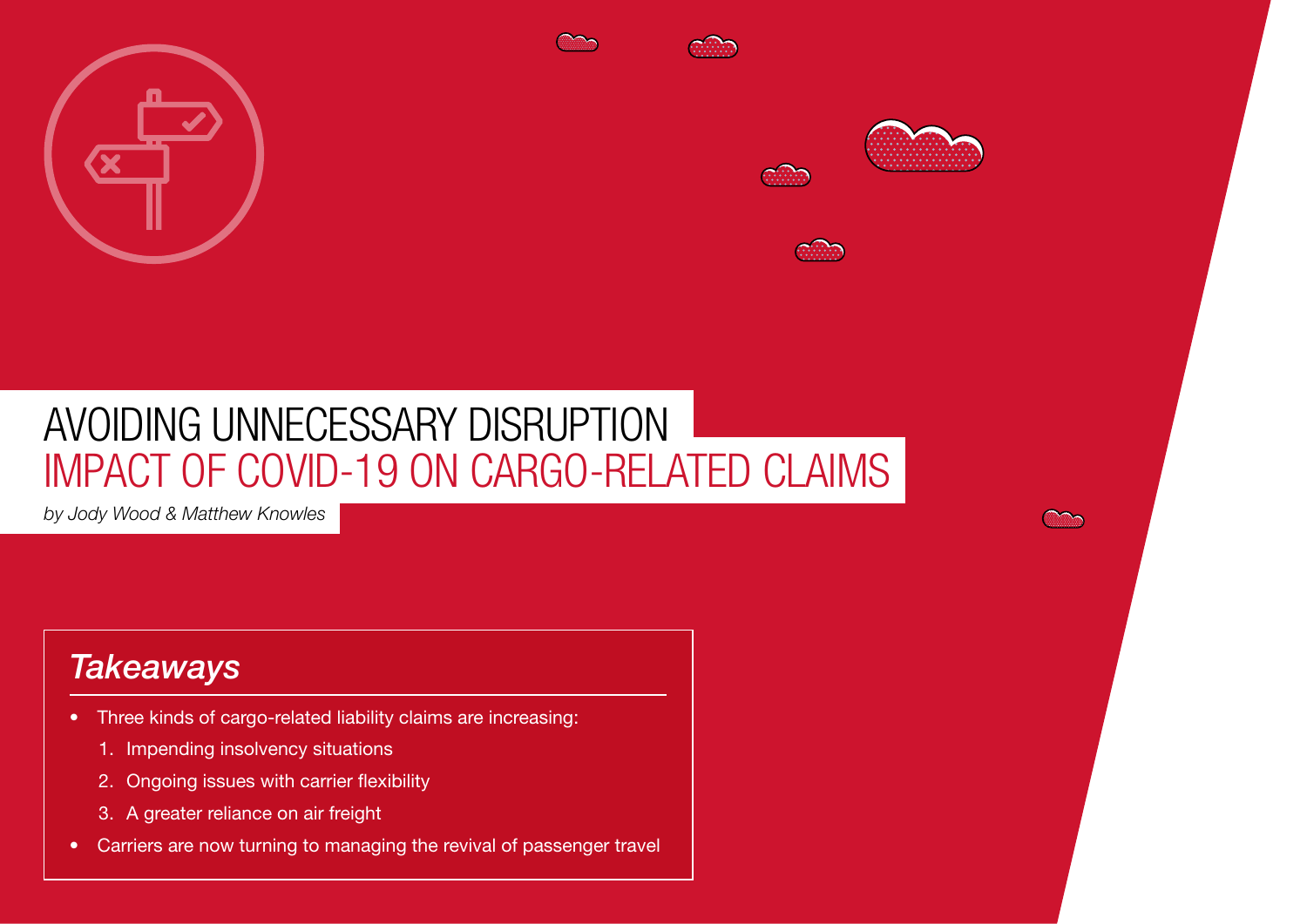

Inches of the same of COVID-19 at the end of 2019, the world faced challenges not seen since the Great Influenza epidemic in 1918.<br>
Fast forward to 2020, and the impact of the COVID-19 pandemic has reached unprecedented le Fast forward to 2020, and the impact of the COVID-19 pandemic has reached unprecedented levels, causing constrained capacity, behavioral changes of key players with respect to cargo-related liability claims as we emerge in a new era of cargo transportation.

The COVID-19 crisis impacted the aviation sector in strikingly different ways for passenger and air cargo sectors. The impending insolvency situation, ongoing issues with carrier flexibility, and greater reliance on air freight stand out as primary drivers of the increase of claims. These factors have shaped the number and nature of cargo claims over the past two or three years. As we near the end of 2021, we predict the focus will turn to managing a post-COVID transition and repositioning businesses to address the mounting revival of air passenger travel.

### Impact of COVID-19 on the aviation industry

According to the International Air Transport Association (IATA), 2020 has been confirmed as the worst year on record for the airline industry. In a publication titled "IATA World Air Transport Statistics" (WATS), performance figures for 2020 reveal the damaging impact of the COVID-19 crisis on global air transport.

In summary, [total industry passenger revenues fell by 69 percent](https://www.iata.org/en/pressroom/pr/2021-08-03-01/) and net losses totaled \$126.4 billion. Most damning of all, the decline in air passenger transportation in 2020 was the [largest single drop recorded s](https://www.iata.org/en/pressroom/pr/2021-08-03-01/)ince global revenue passenger kilometers were first tracked in around 1950. Flowing from the fact that passenger aircraft are responsible for transporting almost half of all air cargo shipments, the air freight market worldwide has equally been affected by COVID-19.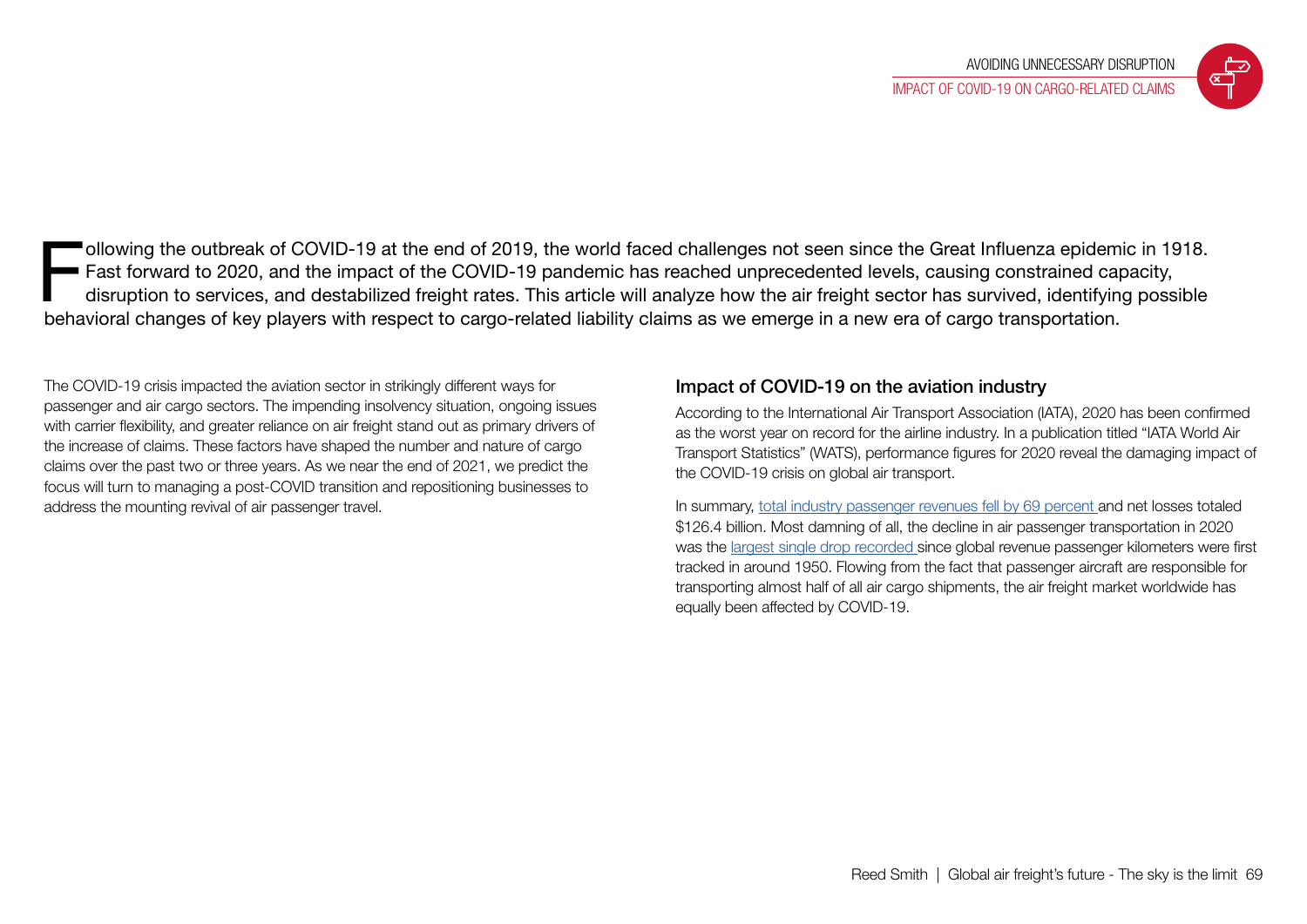#### *[Chart 1: CTK levels, actual and seasonally adjusted](https://www.iata.org/en/iata-repository/publications/economic-reports/air-freight-monthly-analysis---july-2021/)*



Chart 1 (above), taken from the IATA Air Cargo Market Analysis July 2021, highlights the substantial fall of industry-wide cargo ton-kilometers (CTKs) in the first quarter of 2020. Remarkably, the seasonally adjusted metric in red (which evens out periodic swings) has rebounded strongly from May 2020, when strict lockdowns were lifted, with CTKs around 5 percent higher than the pre-crisis peak in August 2018.

In the passenger market, however, the situation is not as promising. Chart 2 (below) highlights a rebound of only 50 percent (approximately) compared to pre-COVID-19 levels. Closely tied to demand, the price for air cargo has equally been shaped by the crisis; see, for example, Chart 3 below. Pre-COVID-19, air cargo was around 12 times more expensive than ocean freight. While prices significantly rose in April 2020 during the early stages of the pandemic when supply declined, they have since fallen to competitive rates when compared with container shipping.

#### *[Chart 2: Global air passenger volumes \(RPKs\)](https://www.iata.org/en/iata-repository/publications/economic-reports/air-passenger-monthly-analysis---july-2021/)*

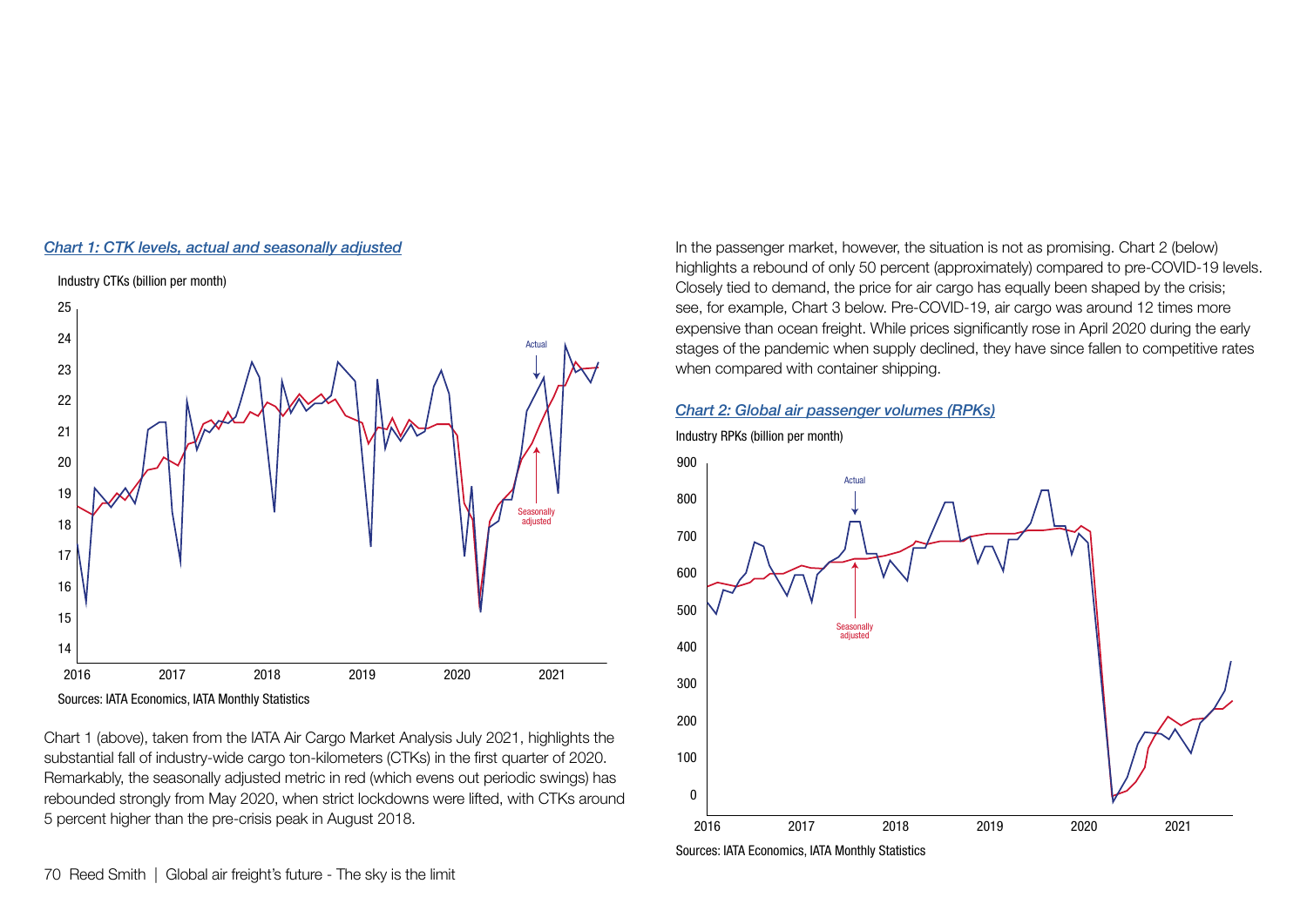### *[Chart 3: Prices of air cargo and container shipping per kg of chargeable weight](https://www.iata.org/en/iata-repository/publications/economic-reports/air-freight-monthly-analysis---april-2021/)* Cargo claims for air freight



Ratio of chargeable weight rates per kg for air cargo and container

Sources: Boeing, IATA CargoIS, Freightos Baltic Index

Freight claims in the aviation industry typically arise due to one of four possible scenarios: (1) physical damage to shipments whether noticed before or after delivery; (2) shipments delivered short; (3) refusal in part or in whole (wrong freight, product damage, or late shipment); and (4) shipments lost by the carrier.

Importantly, the liability for any possible damage or loss to a shipment depends on the contractual position between the shipper, carrier, and receiver. By way of example, the carrier (that is, the airline) will likely have an insurance policy that provides cover under Institute Cargo Clauses (Air), determining what risks of loss of or damage to cargo are covered. More significantly, the Air Waybill (AWB), an air cargo document that constitutes the contract of carriage between shipper and carrier (airline), will also include provisions with respect to risk and liability.

At the start of 2019, [the Electronic Air Waybill Resolution 672 \(MeA\)](https://www.iata.org/contentassets/783ac75f30d74e32a8eaef26af5696b6/csc-672-en-28dec2019.pdf) (e-AWB) became the default contract of carriage for all air cargo shipments on enabled trade lanes. The e-AWB removed the requirement for a paper AWB and sets out the respective liabilities between the parties at article 9.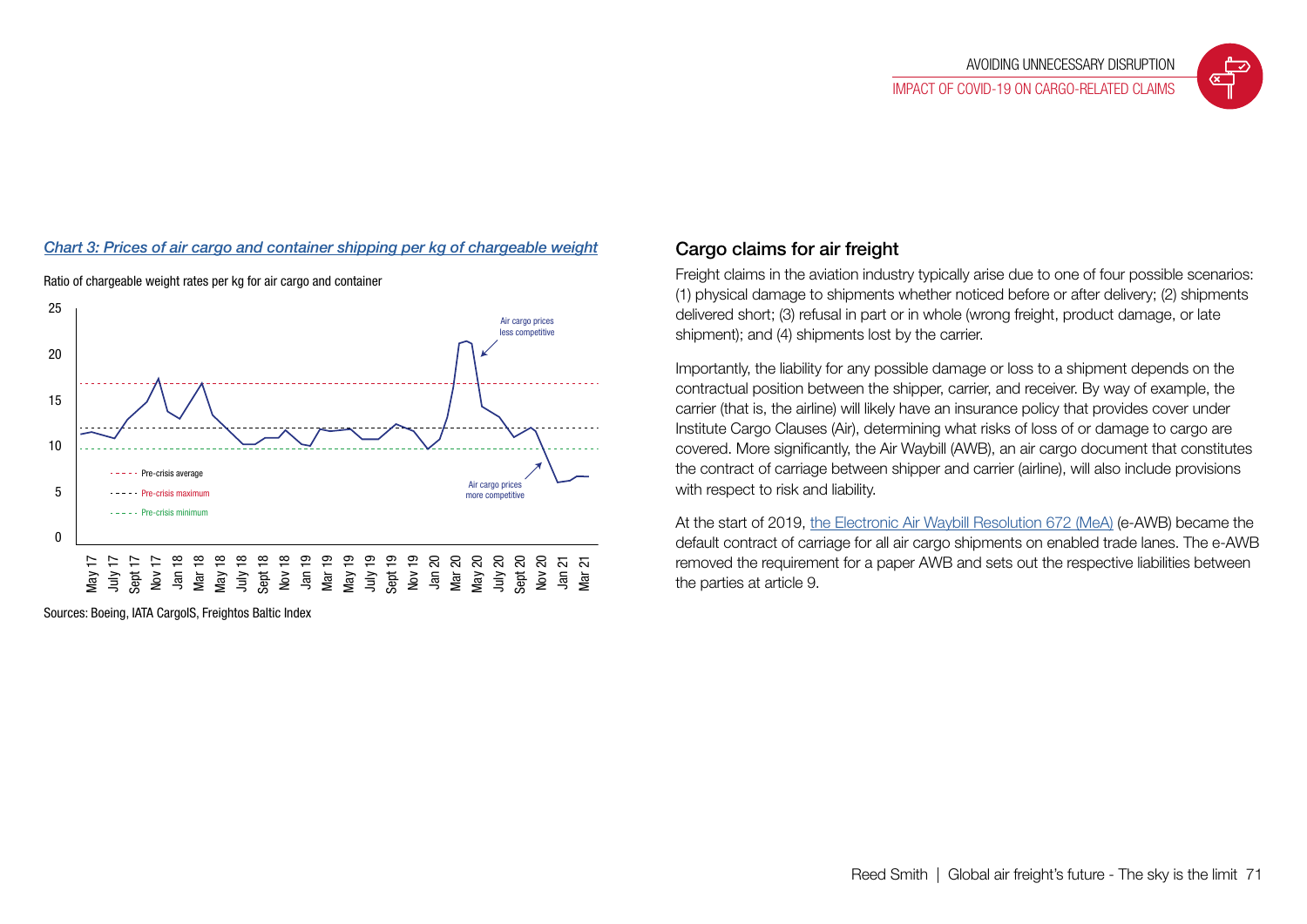### Impact of the COVID-19 pandemic on cargo claims

#### *Impending insolvency*

With COVID-19 profoundly affecting airline companies, largely due to travel restrictions, numerous bankruptcies have ensued with some airlines ceasing operations altogether. The impending threat of insolvency appears to have triggered a mindset shift in the aviation sector. Market participants are placing greater focus on every revenue stream available and seeking to increase their reliance on claims, most notably freight forwarders, importers, and exporters. Motivated financially, such parties are no longer willing to neglect claims in a scenario where "every penny counts", doing all they can to keep their businesses afloat.

Falling outside the scope of this article in a strict sense, it is important to note that beyond cargo claims there has been an increase in claims of a different nature. These have included abandoned cargo claims, repairs and maintenance claims, and claims against additional and unexpected fees. It is clear that post-COVID-19, if such a term can be applied to the situation we find ourselves in today, akin to the global supply chain, the aviation sector has emerged more mindful of finances and pursuing claims in a more productive and frequent fashion.

#### *Ongoing issues – carrier flexibility*

Significant difficulties have also arisen for freight forwarders and consolidators on account of carrier flexibility. Cirum, a global leader in aviation and travel data and analytics, reveals that dynamic carrier schedules, which were often set months in advance and never changed, are changing regularly. Looking at passenger flights alone, March 2021 saw 24 percent of all flights had to be rescheduled.

Freight forwarders and consolidators who are unable to track changes in the schedule, equipment, and route are at risk of disruption and therefore at risk of an increase in cargorelated claims. Any liability arising from the delay or damage to cargo (from the delay) will quickly negate any profitability of operations. Nevertheless, Cirum emphasizes that sector participants may be able to avoid risk and disruption altogether by tracking such changes, adapting quickly, and finding efficiencies.

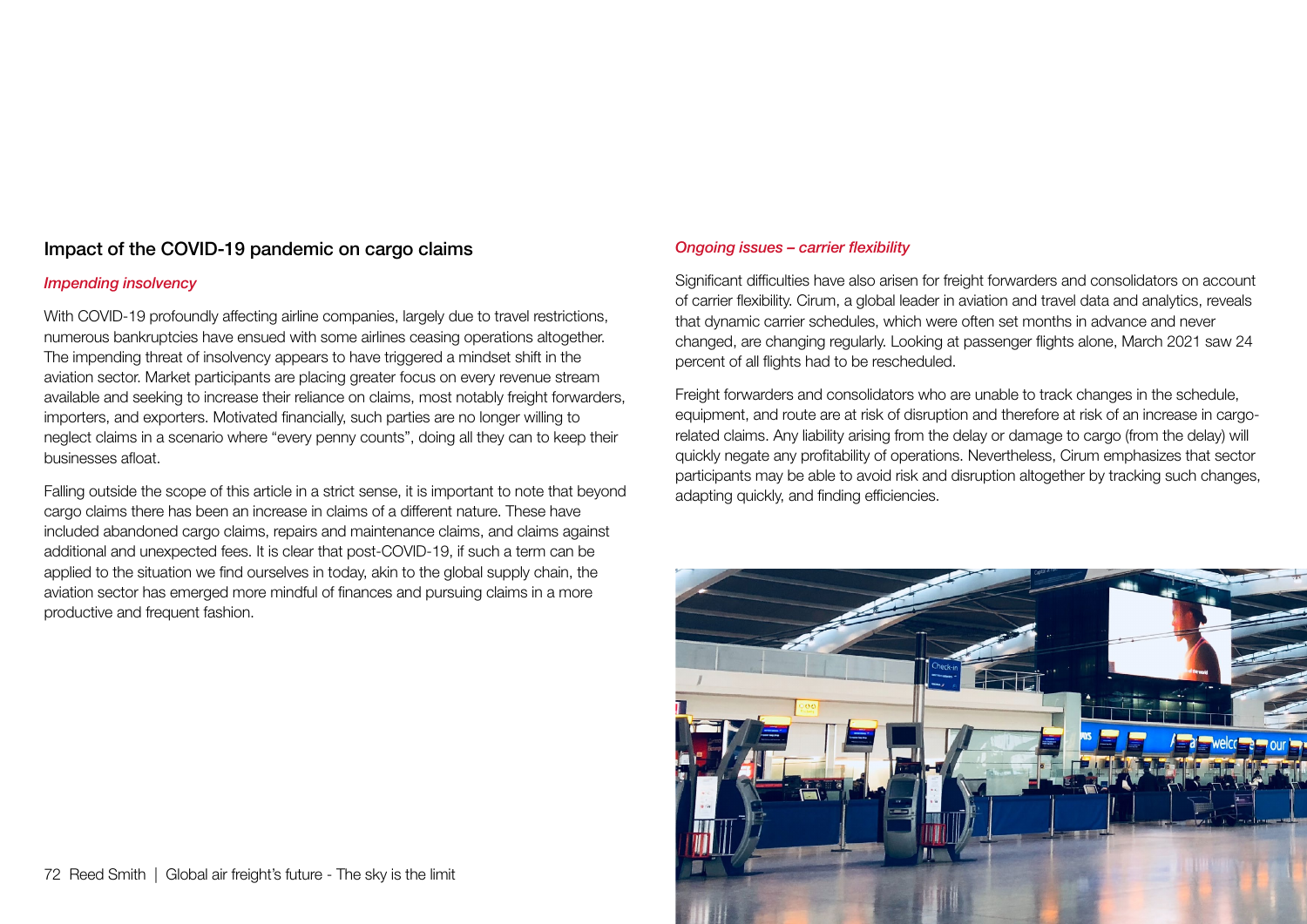#### *Greater reliance on air freight*

Finally, the increase in cargo claims may simply be due to a greater reliance on air freight. When considering why shippers are looking to air freight, there are two interesting conclusions that can be drawn. One reason might be that due to the congestion of ports, which has reached all-time highs, in comparison to airports, where there has been a significant fall in passenger demand, [air cargo does not experience the same delays](https://sustainableworldports.org/16th-iaph-covid19-economic-impact-barometer-cargo-flows-impacting-hinterland-transport/). For many years air freight has been a preferred method of transportation for shippers of perishables. However, alternative shippers are likely to utilize air transport in the current market, not just due to its speed but also its increased reliability.

#### Another large issue is the [container shortage hurting the global supply chain.](https://www.forbes.com/sites/garthfriesen/2021/09/03/no-end-in-sight-for-the-covid-led-global-supply-chain-disruption/)

Subsequently, air cargo does not use containers, making it more available and desirable to shippers. This is evidenced further by the surge in passenger-airliner freight ('preighter') operations that are keeping passenger aircraft in operation and meeting the increased air freight demand.



Regardless of the exact reason for the shift from sea to air, COVID-19 has significantly affected the entire global supply chain. The aviation sector, however, has been instrumental not only in the transportation of medicines and medical equipment but in keeping global supply chains functioning by transporting food, basic necessities, and other essential commodities. It will be interesting to see how the sector shifts as the disruption is resolved. However, with no end in sight, this is unlikely to be any time soon.

#### Conclusion

Despite continued supply chain disruption (most notably at sea), the sector has bounced back from the pandemic-related crisis in a short space of time. Leaving a trail of disruption and an increase in cargo-related liability claims, the crisis will continue to play out, with such claims likely to continue for some time. It is difficult to point to a single factor responsible for the increase, however, (1) the impending insolvency situation, (2) ongoing issues with carrier flexibility, or (3) a greater reliance on air freight, or any combination of these factors, have largely shaped the number and nature of cargo claims over the past two or three years. Despite the increase, the aviation sector has been essential for the supply of essential goods, and participants have been flexible, imaginative, and considered in their approach. As we near the end of 2021, we predict that the focus will now turn to managing a post-COVID transition and the complications of the everincreasing revival of air passenger travel.